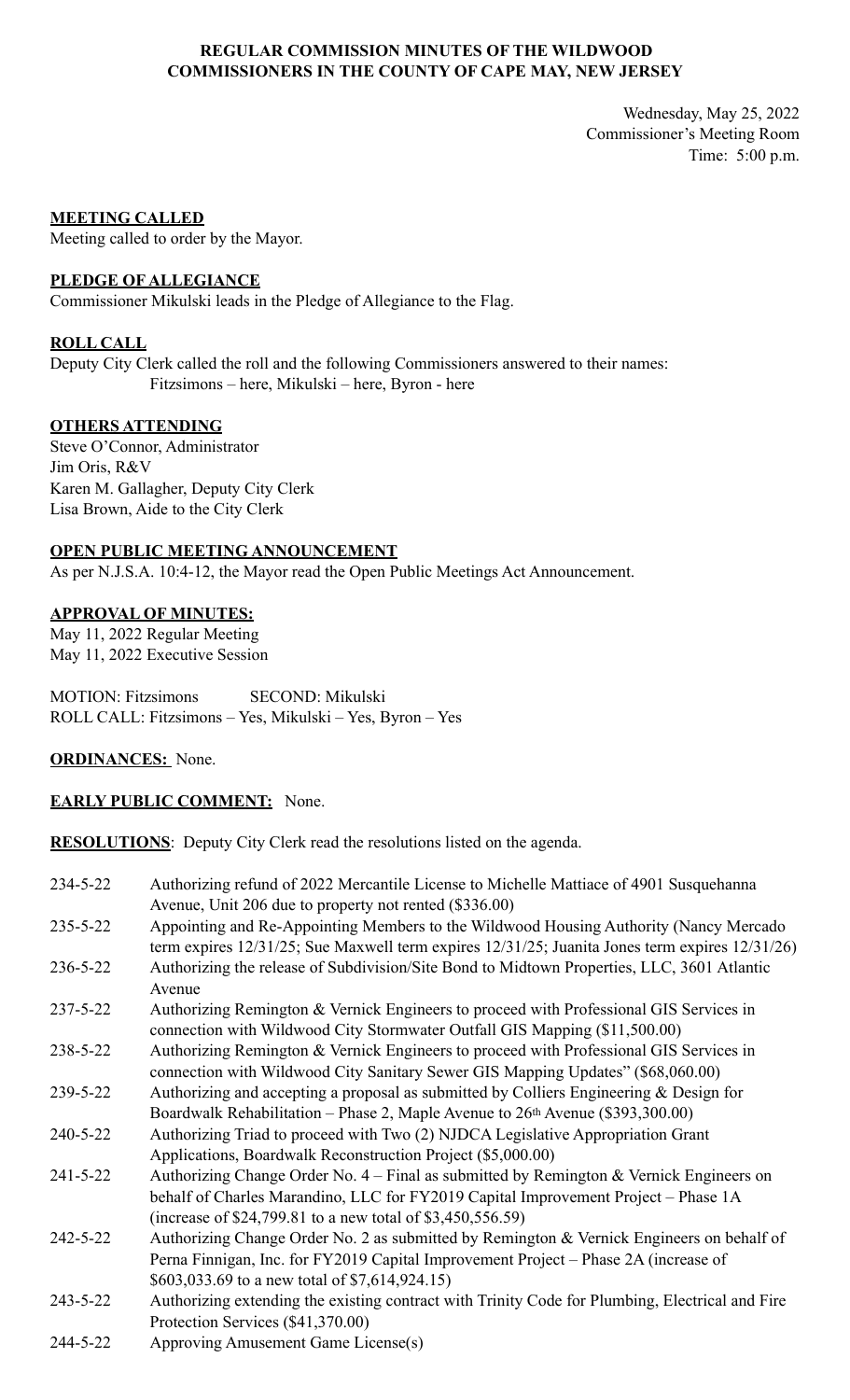- 245-5-22 Authorizing Police Chief to execute an application for participation in the Cops in Shops 2022 Summer Shore Initiative Program (\$3,360.00)
- 246-5-22 Authorizing payment of bills in the amount of \$3,831,394.15 dated May 25, 2022
- 247-5-22 Authorizing filing of all reports and other data contained in this agenda
- 248-5-22 Authorizing the City Engineers to advertise for bids for the "Pacific Avenue Capital Improvement Program (Phase 3) & FY2021 NJDOT Municipal Aid Program in the June 3, 2022 edition of the City's official newspaper with bids being received on June 24, 2022 at 10:00am
- 249-5-22 Authorizing to enter into a Cooperative Pricing Agreement with the County of Bergen

MOTION: Fitzsimons SECOND: Mikulski ROLL CALL: Fitzsimons – Yes, Mikulski – Yes, Byron – Yes

# **REPORTS:**

•Engineers Report – Jim Oris – Remington & Vernick: Report on file in the City Clerk's Office. Mr. Oris reported that Ocean Avenue will be completely paved by this evening and open for business on Thursday. In regard to the 2A Project, he reported that paving has been complete leaving only striping and touch-up work that

will take place between Memorial Day weekend and Labor Day weekend. The contractor will return after the summer to complete the project. Mayor Byron asked for an update on the Wharf bulkhead. Mr. Oris said the Wharf has attempted to make the improvements to the bulkhead, they have started but have not completed the project. The bulkhead is not yet secure in terms of being watertight. Commissioner Mikulski asked if they are supposed to work on the bulkhead in the front area. Mr. Oris said, yes, the south side.

**ANNOUNCEMENTS:** Commissioner Fitzsimons announced Art in the Parks would be starting again for another season as it was highly successful last year. This year will include activities such as painting, family dance parties/karaoke and nature arts and crafts. Everyone has been generous with this program, providing a low cost to the City of Wildwood. In turn, this program has been met with high gratitude from attendees. Commissioner Fitzsimons also announced, new this year will be real life sculptures which have been placed in various parks around the community. These Seward Johnson Art Sculptures have been loaned to the City, funded by TDC, with the idea to bring art and culture to the area. Each sculpture will have a "QR" code for the public to scan and learn about each piece. The sculptures will remain in the various parks for the public to enjoy until November. There will also be tiny sculptures available to win throughout the summer.

# **COMMUNICATIONS:** None.

# **NEW BUSINESS:** None.

# **OLD BUSINESS:** None.

**PUBLIC COMMENT:** During regularly scheduled Board of Commissioners Meeting. Remarks will limit to five (5) minutes per person. The Deputy City Clerk will be keeper of time and advise speaker when time has expired. Each member of the public will be permitted to speak only once per meeting. Criticism of public employees will be directed to the Human Resources Department during work hours only.

Keith VanMeter, 3900 Susquehanna Avenue: Mr. VanMeter asked what the status was concerning the stop signs that were requested to be placed on in the area. There was a traffic study performed by CME during the winter months to determine if one was warranted. Mr. VanMeter believed a study was not required and that the placement of stop signs was determined by the Mayor. Mayor Byron said he was unsure whether he had that authority. Mr. Oris said the traffic study has been complete and his firm is now analyzing the data. Mr. Oris said the Mayor does not have the authority to make that decision and that it would come from the engineers. Mr. Oris informed Mr. VanMeter that stop signs do not deter speeding, which is his concern. If there is a history of accidents that warrant a stop sign, then he could move forward. Mr. Oris said he would review the data and provide a determination in 2 weeks. Mayor Byron assured Mr. VanMeter that they are on his side and will do everything they can to get this done within the lines of the law. Mr. VanMeter asked if there was another method to notify residents that the dump drop-off has moved as people are still driving to the old location and dumping their trash in front of the closed gate. Commissioner Mikulski said he has been in contact with the Superintendent of Public Works who is going to make bigger signs, install barricades and redirect them to the new site. Mr. VanMeter asked to have the Water/Sewer charges explained to him. Mayor Byron asked him to speak with him after the meeting to discuss.

# **EXECUTIVE SESSION:** None.